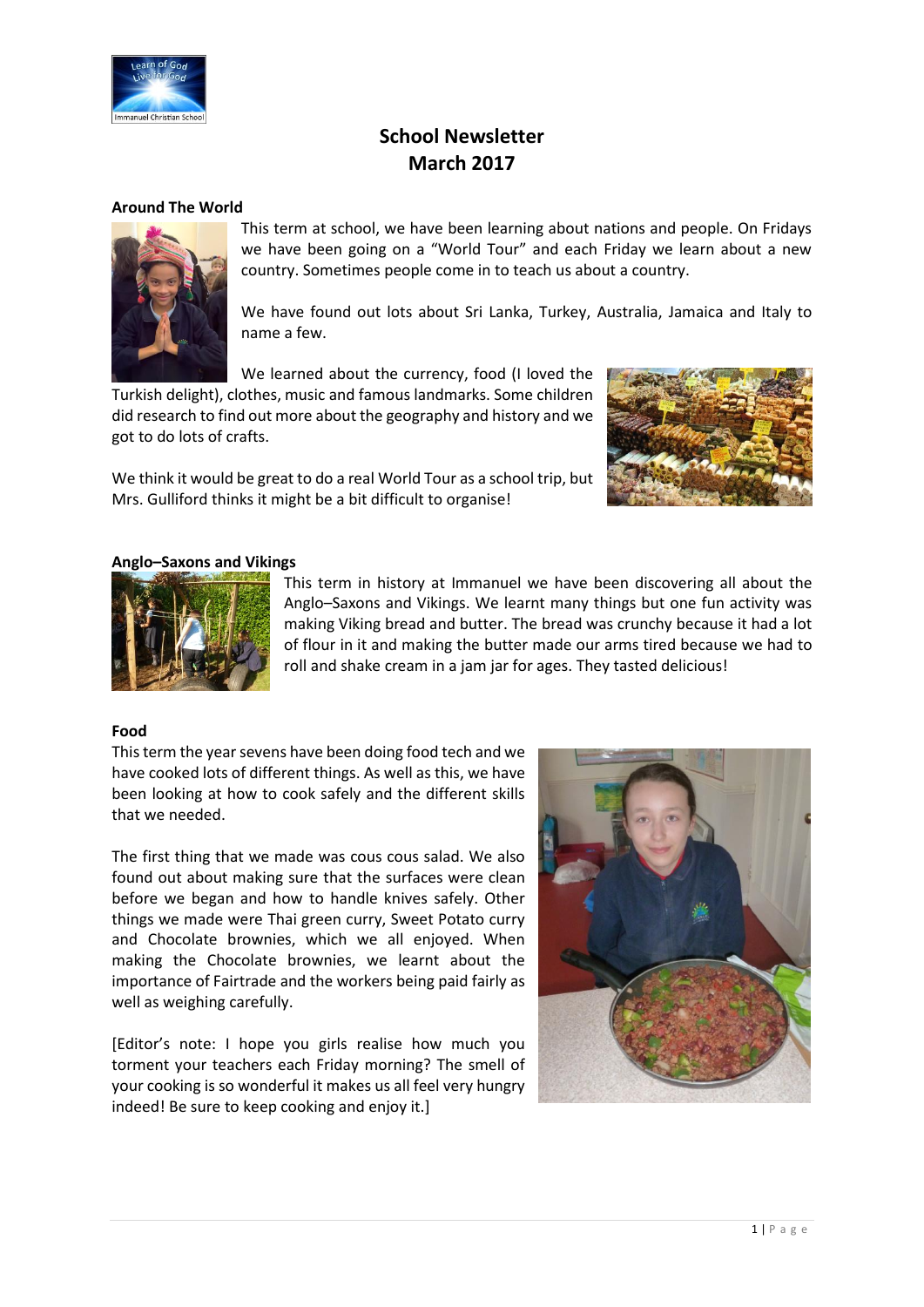

## **Religious Education**



In RE we have been learning all about Judaism. It has been an interesting lesson finding out about the similarities with Christianity. There is so much in common, but Jews do not recognise Jesus as the long awaited Messiah.

We first found out about the story of Abraham, the father of Jews, which tied in with our bible assemblies.

On the second week, we learnt about the Shabbat, which is like our Sunday but is on Saturday. One of the differences is they are much more strict and their day is more ceremonial.

On the third week looked at the differences between Shabbat and why it is set apart from the rest of the week.

During the next week, we learnt about the Jewish weddings and all their traditions like the way they smash a glass cup in a napkin after the vows. It was interesting seeing the differences between a Christian wedding and a Jewish wedding.

We also found out about the holocaust in WW2 and how terrible it was to have been a Jew then. Another time we found out about Hanukkah, the Jewish equivalent to Christmas. It is also known as the festival of light, a symbol of God's provision. We made delicious, sweet tasting, challah bread. Finally we will be finding out about Passover.

We have really enjoyed this topic.

[Editor's note: How tragic that the Jews have missed the most important event in history: The coming of Messiah, Jesus. Pray for the Jewish people that they would see Jesus for who He is.]

## **Year 7 History**

In History, we have been looking at medieval times from 1066 (we did the Norman invasion last term) until 1485. We discovered that there was a system of authority, called the Feudal system. Also, there was a similar system for the church.

After that, we looked at the Black Death and the Cause, Courses, Cures and Consequences of it! Next, we looked at the Peasants Revolt. This links in with the Black Death because, lots of the peasants had died in the Black Death, meaning that those who survived could be more choosey about their job choices and for the first time they started thinking about questioning the Lords and Barons. There was also a very unpopular Poll Tax which made the peasants unhappy. Eventually they gathered together and stormed to London, demanding change from the young King Richard, who promised to help them (but then ignored his promise!)

Next, we looked at the Kings of England and also a priest called Thomas Becket. At first he was really good friends with King Henry II then they fell out…well that's another story!

Another thing we learned about was Magna Carta. Now we have a long essay to write during the holidays.

We have really enjoyed history and found out some interesting facts.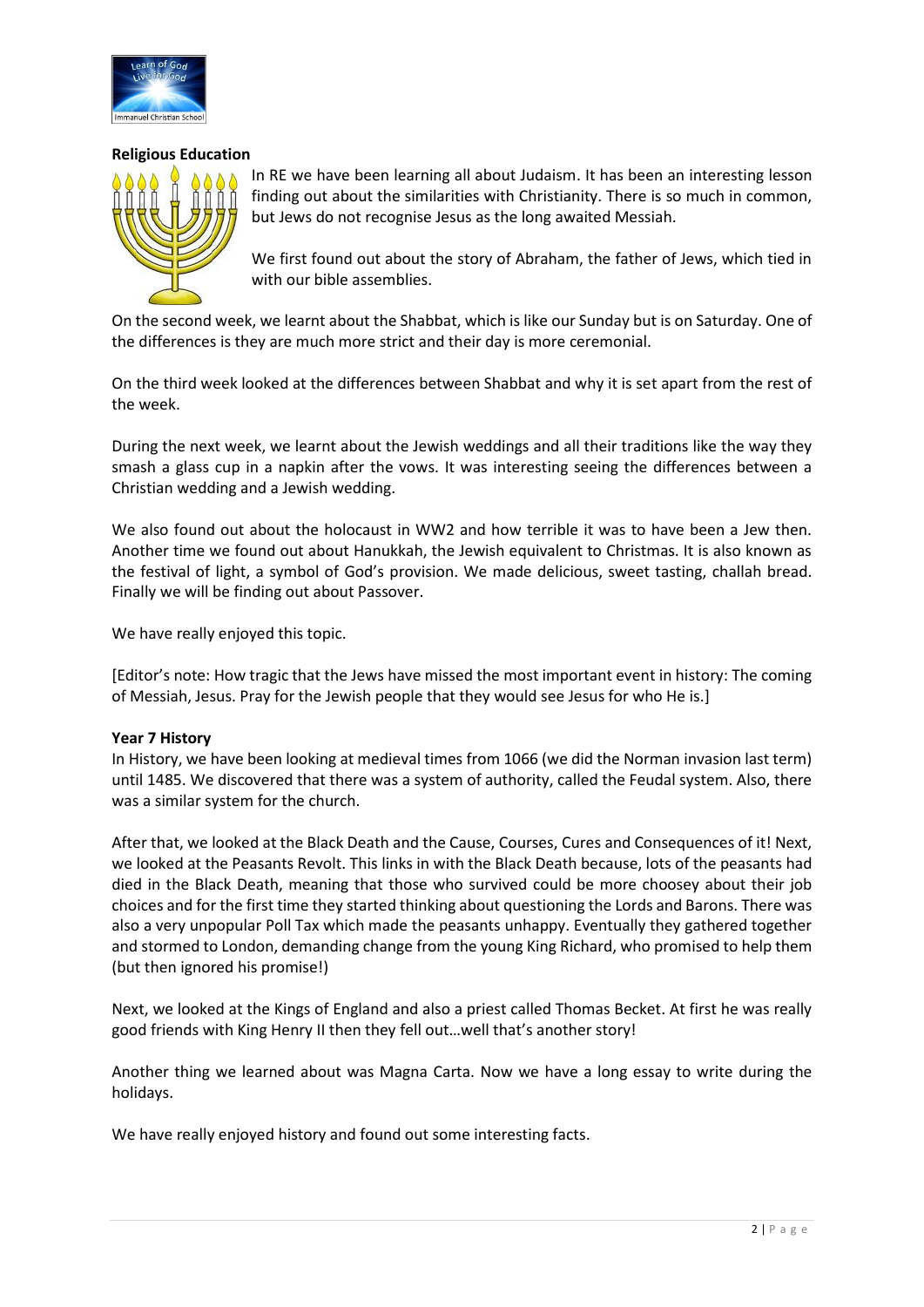

#### **World Book Day**



On the 3<sup>rd</sup> of March, it was world book day (actually, it was the 2<sup>nd</sup> of March, but we celebrated the next day).

On world book day you may come to school dressed up as your favourite book character so I came dressed up as Robert the Bruce. I wore a kilt and mock chain mail. My sister was the spider that was in the cave Robert the Bruce hid in (read it, it's great!).

One of the world book day activities was to guess who each other had dressed up as from their props and costumes. Just before lunch, some of us made book sandwiches the front cover was made out of white wrap and the pages where made out of ham, cheese, lettuce and pepper. We also made bookworms out of grapes. I thought it was perfect timing because we made them before lunch!

Other children did storytelling, or wrote a book like the book with no pictures (the book with no pictures makes the reader say silly words). At the end of the day we sat in a circle and some of us had hot chocolate and a teacher read the real book with no pictures. This always makes us laugh so much.

## **Head Teacher's Message**

A big well done to all of you for everything you have achieved during this busy and productive term. Some of these are obvious, for us all to see: swimming awards, cross country medals, excellent maths test scores. Some are not so obvious: growth in patience, persevering through a challenging task, being servant-hearted. Big or small, seen or unseen, we can be thankful to God for helping us in all these achievements.

Thank you all for a really enjoyable Mother's Day Tea. This year I was invited to take part as a Mum and had a wonderful time. The event had an international theme in keeping with our topic. The